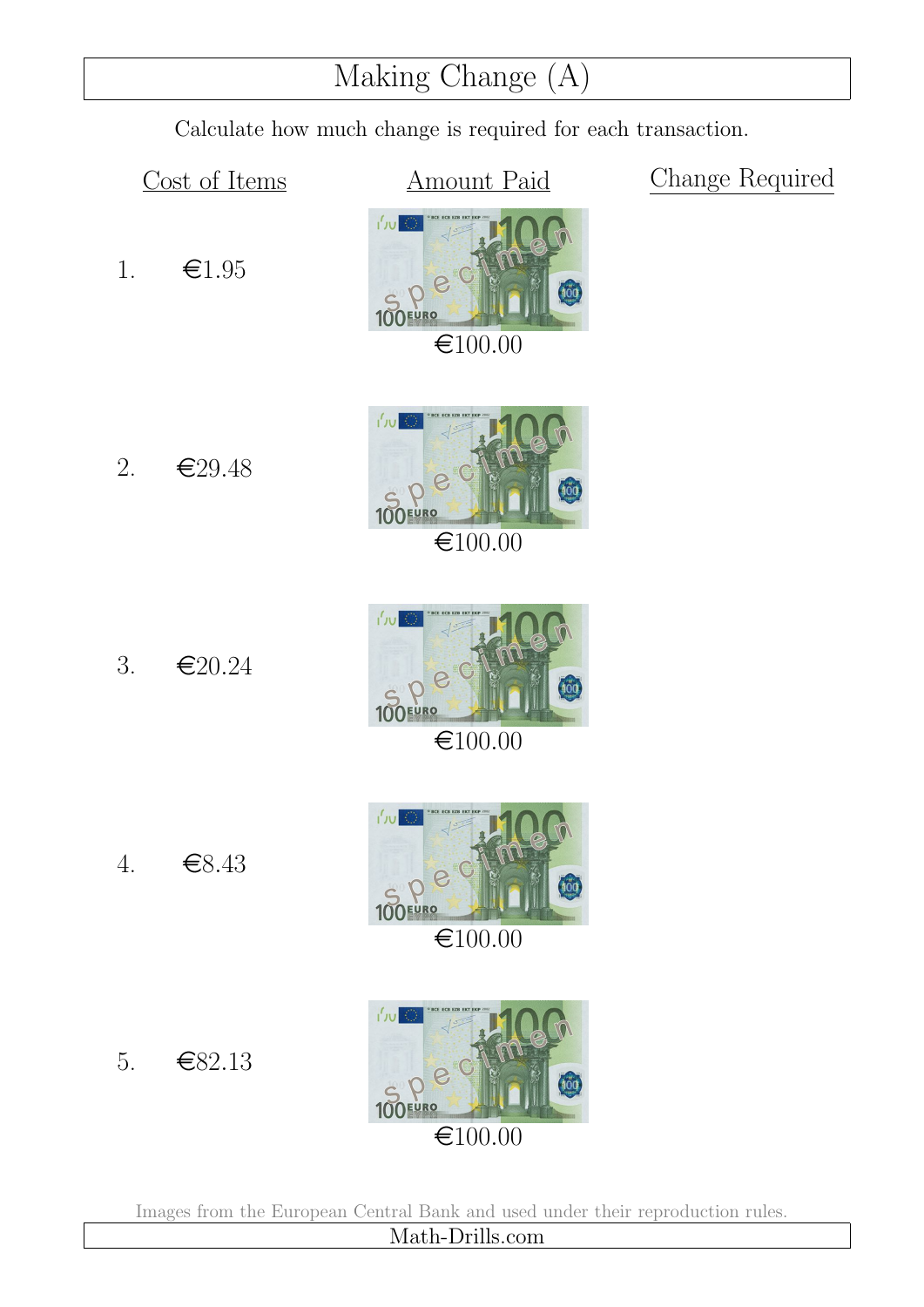# Making Change (A) Answers

Calculate how much change is required for each transaction.



Images from the European Central Bank and used under their reproduction rules.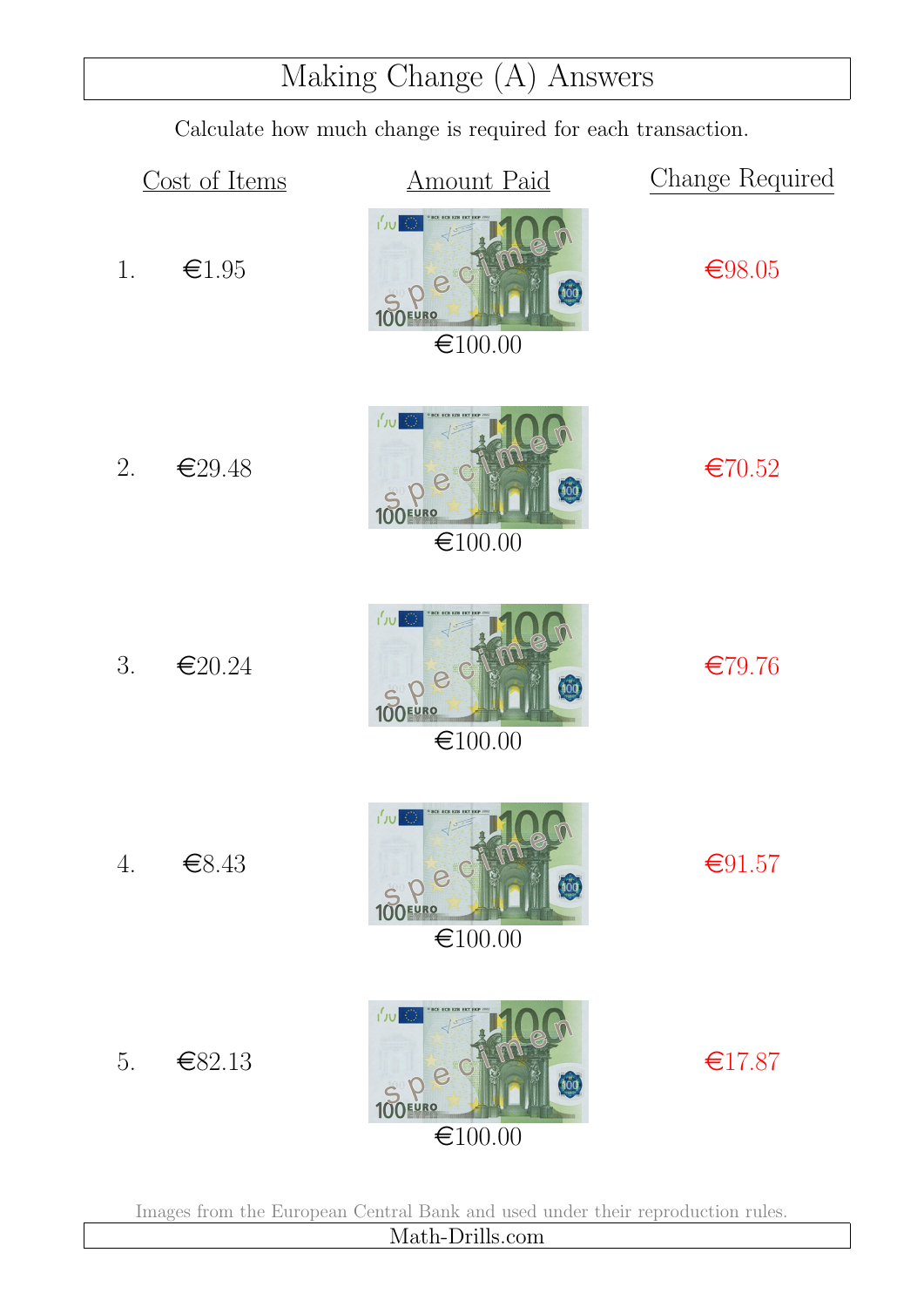### Making Change (B)

Calculate how much change is required for each transaction.

1.  $\epsilon$ 75.38

Cost of Items **Amount Paid** Change Required





# τ'n 100EURO

 $€100.00$ 





Images from the European Central Bank and used under their reproduction rules. Math-Drills.com

2.  $\epsilon$ 17.09

3.  $\epsilon$ 26.27

4. e53.73

5.  $\epsilon$ 24.44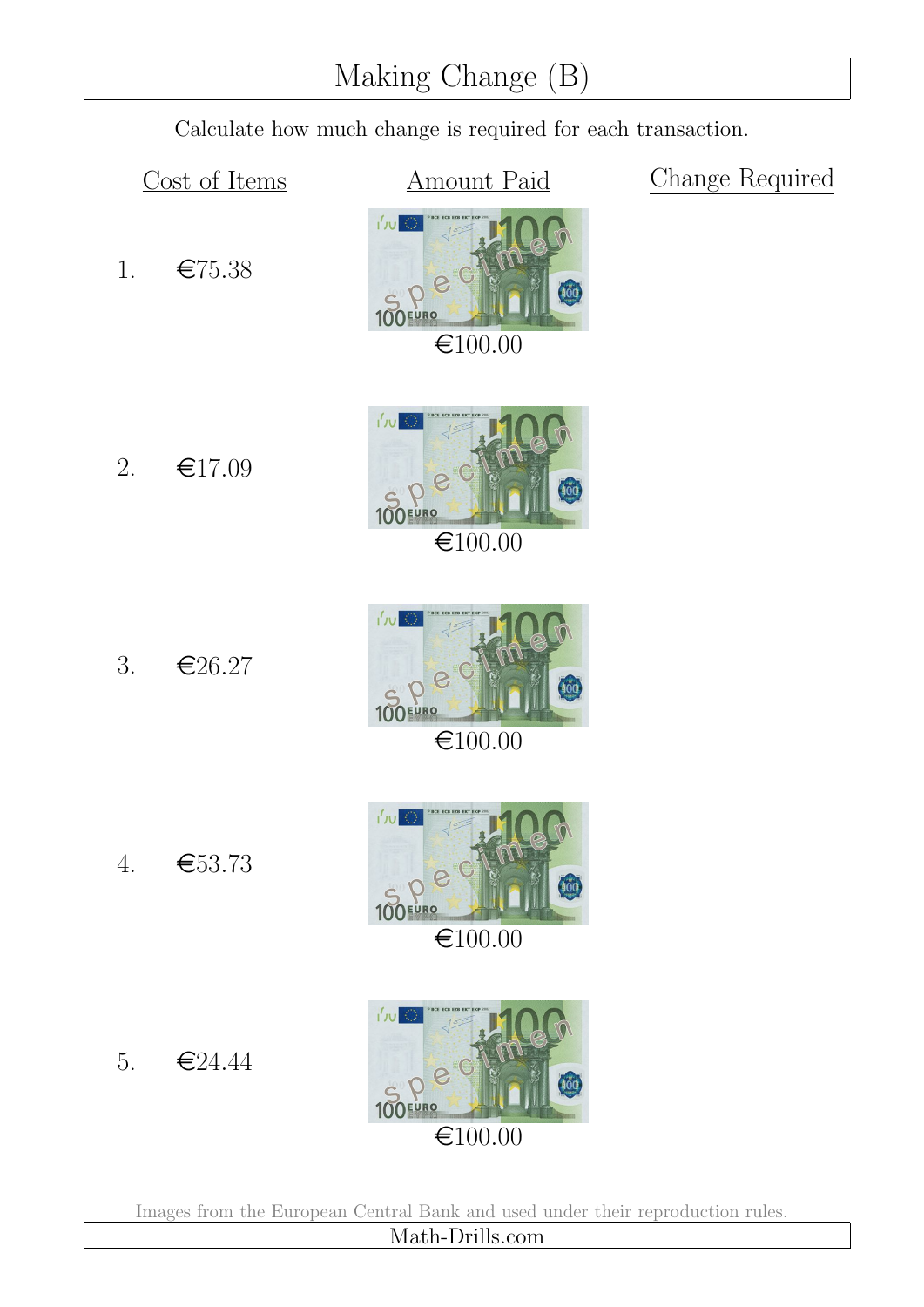# Making Change (B) Answers

Calculate how much change is required for each transaction.

|    | Cost of Items | <b>Amount Paid</b>                                                            | Change Required |
|----|---------------|-------------------------------------------------------------------------------|-----------------|
| 1. | €75.38        | 心心<br>100<br>100EURO<br>€100.00                                               | €24.62          |
| 2. | €17.09        | 心<br>$\binom{100}{100}$<br><b>RO</b><br>€100.00                               | €82.91          |
| 3. | €26.27        | Jv <br>损<br>≬ÖQ<br>€100.00                                                    | €73.73          |
| 4. | €53.73        | CE ECB EZB EKT EKI<br><b>I'vu ®</b><br>100 FURO<br>0<br>€100.00               | €46.27          |
| 5. | €24.44        | <b>I'vu @</b><br>100<br><b>100EURO</b><br>$\textcolor{red}{\textbf{6}}100.00$ | €75.56          |

Images from the European Central Bank and used under their reproduction rules.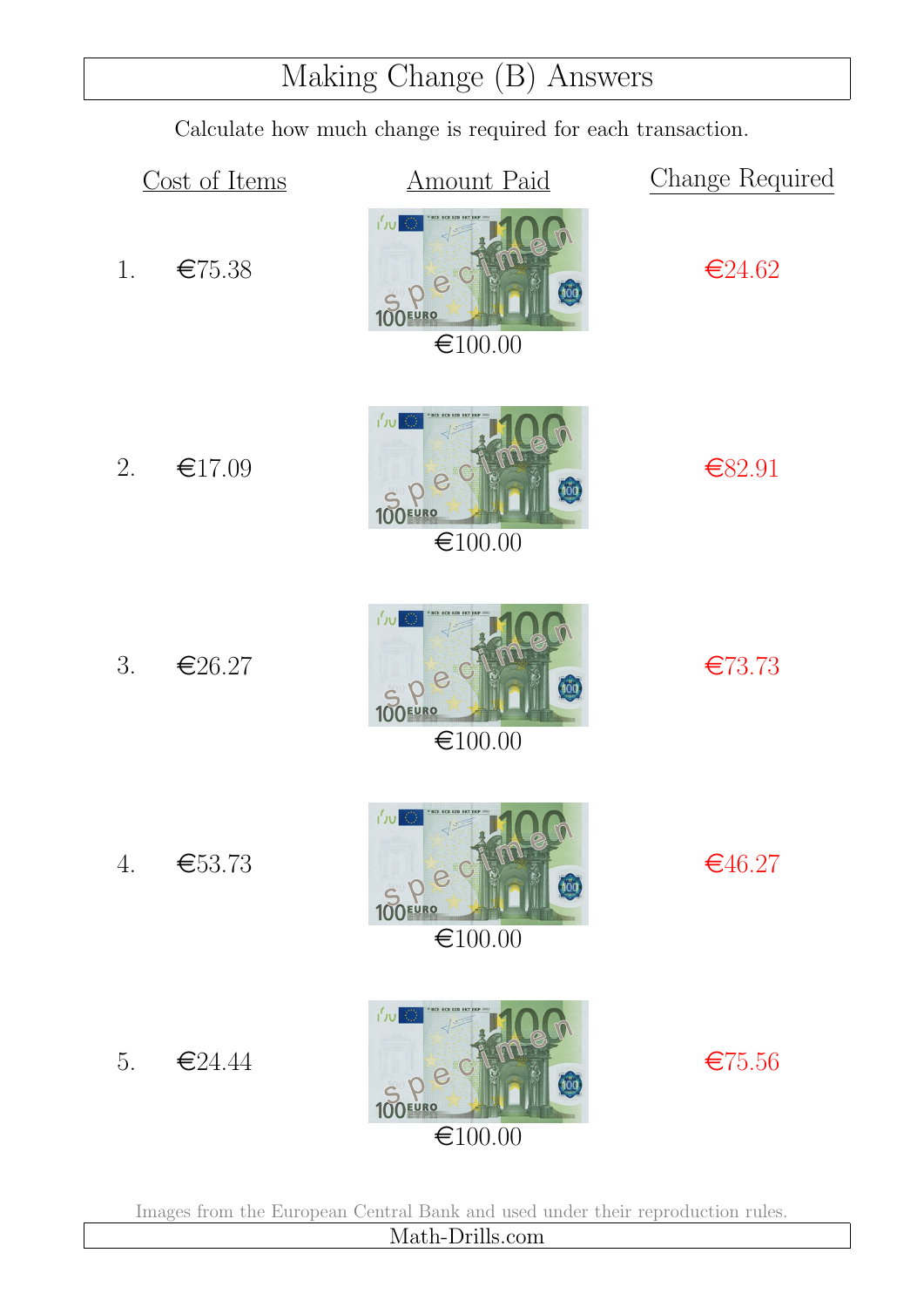### Making Change (C)

Calculate how much change is required for each transaction.

1. e84.42

2.  $\epsilon$ 52.66

Cost of Items **Amount Paid** Change Required







4. e33.30



 $€100.00$ 





5. e38.31

Images from the European Central Bank and used under their reproduction rules.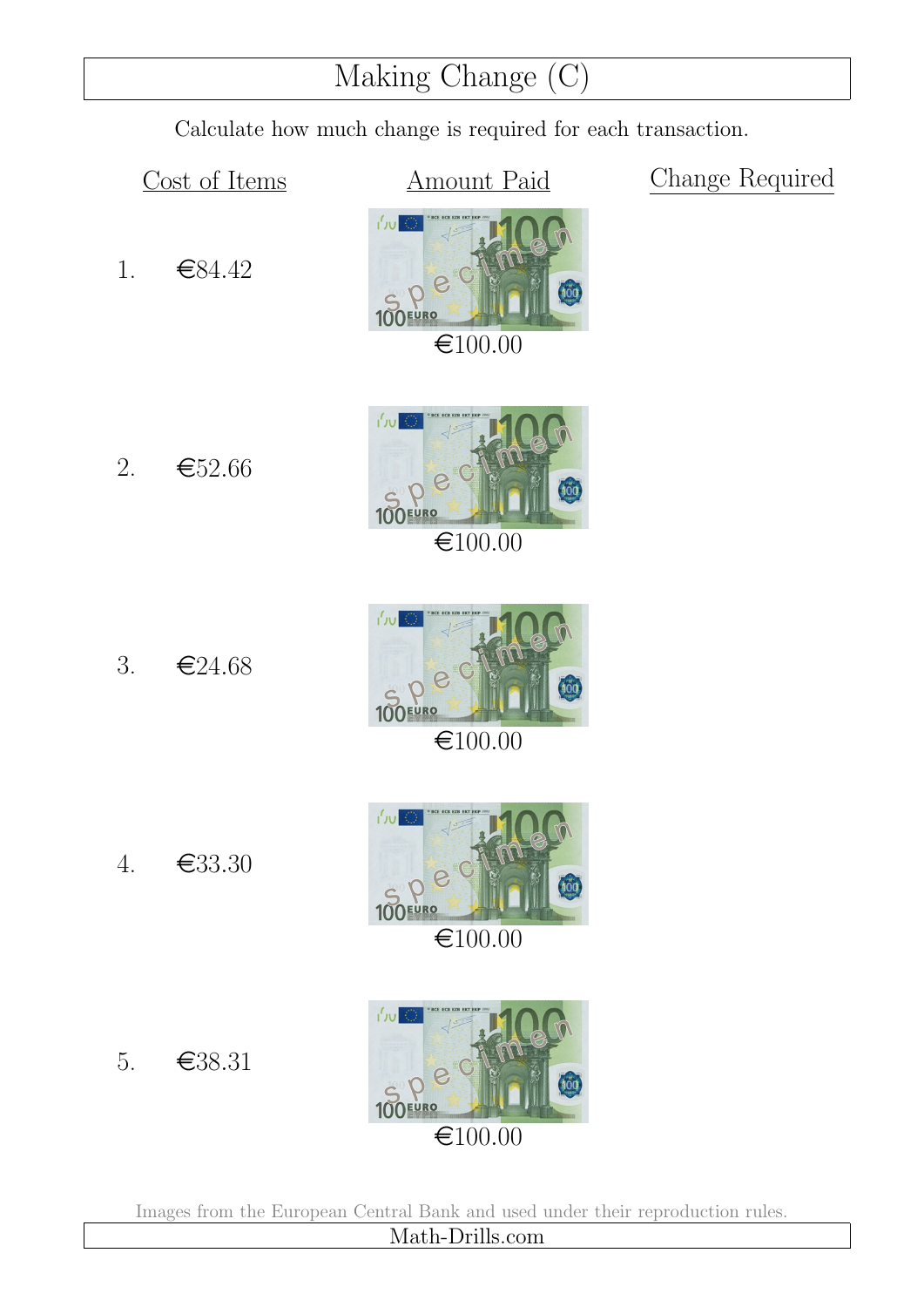# Making Change (C) Answers

Calculate how much change is required for each transaction.

|    | Cost of Items | <b>Amount Paid</b>                                                                     | Change Required |
|----|---------------|----------------------------------------------------------------------------------------|-----------------|
| 1. | €84.42        | Jv <br>30<br>100<br>100EURO<br>€100.00                                                 | €15.58          |
| 2. | €52.66        | r <sup>'</sup> νυ<br>$\left( \frac{1}{2} \right)$<br><b>URO</b><br>€100.00             | €47.34          |
| 3. | €24.68        | Jv <br>$\langle \rangle$<br>100<br>€100.00                                             | €75.32          |
| 4. | €33.30        | <b>ICE ECB EZB EKT EKP</b><br><b>I'vu 靈</b><br>Dec<br>$\bullet$<br>100EURO<br>€100.00  | €66.70          |
| 5. | €38.31        | $ J_{\rm U} $<br>30<br>100<br><b>100EURO</b><br>$\textcolor{red}{\mathbf{\in}} 100.00$ | € $61.69$       |

Images from the European Central Bank and used under their reproduction rules.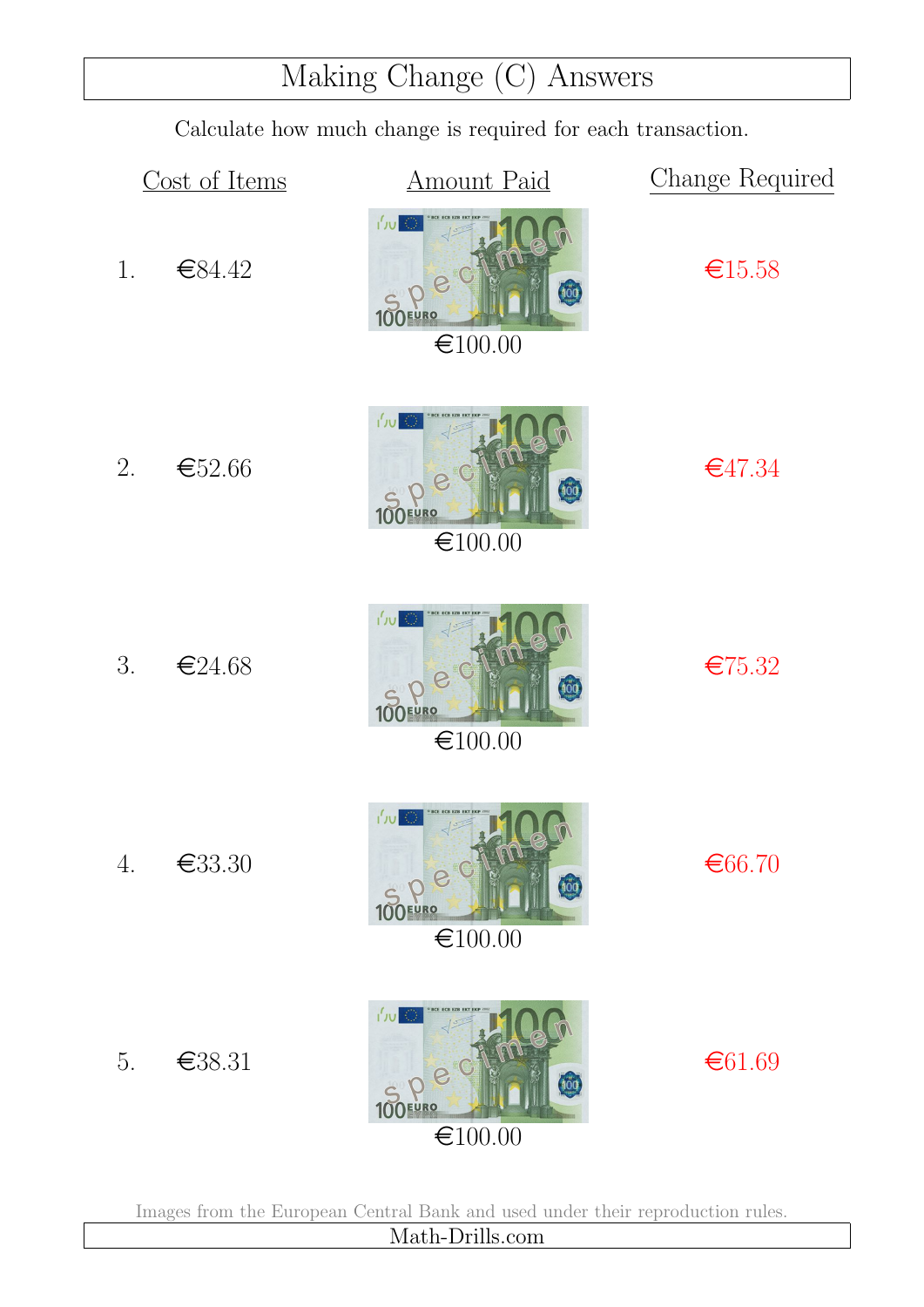### Making Change (D)

Calculate how much change is required for each transaction.

1.  $\epsilon$  = 55.79

2.  $\epsilon$ 65.86

Cost of Items **Amount Paid** Change Required





3.  $\epsilon$ 3.27

4.  $\epsilon$ 59.11



P. 100EURO  $\bigoplus100.00$ 

5.  $\epsilon$ 95.70



Images from the European Central Bank and used under their reproduction rules.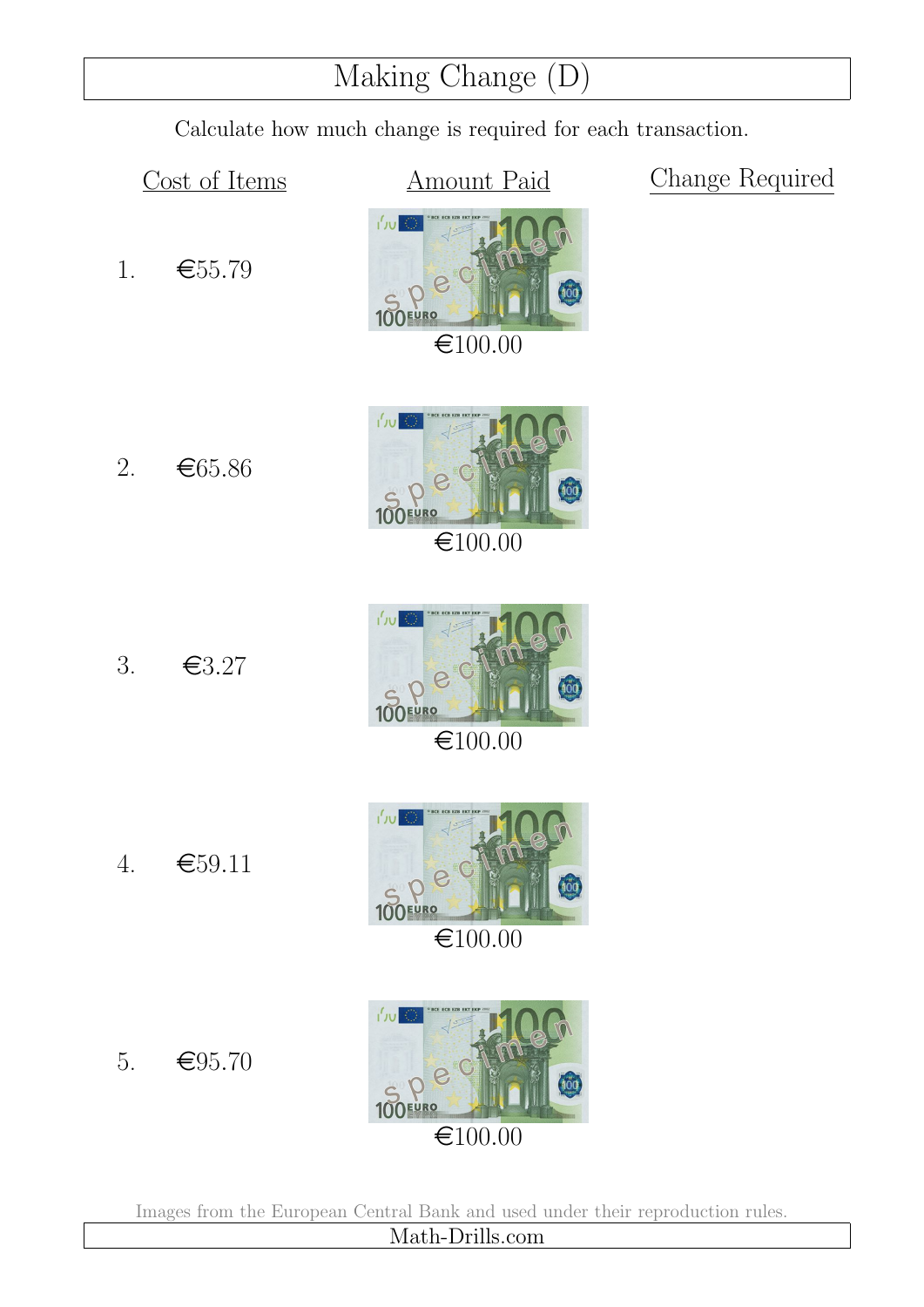# Making Change (D) Answers

Calculate how much change is required for each transaction.

|                  | Cost of Items | <b>Amount Paid</b>                                                                                              | Change Required |
|------------------|---------------|-----------------------------------------------------------------------------------------------------------------|-----------------|
| 1.               | €55.79        | Jv <br>30<br>$\sqrt{2}$<br><b>100EURO</b><br>€100.00                                                            | €44.21          |
| 2.               | €65.86        | r <sup>'</sup> νυ<br>$\overline{\omega}$<br><b>URO</b><br>€100.00                                               | €34.14          |
| 3.               | € $3.27$      | Jv <br>稳<br>100<br>€100.00                                                                                      | €96.73          |
| $\overline{4}$ . | €59.11        | <b>CE ECB EZB EKT EKP</b><br><b>I'vu 靈</b><br>100 FURO C<br>$\bullet$<br>$\textcolor{red}{\mathbf{\in}} 100.00$ | €40.89          |
| 5.               | € $95.70$     | $ J_{\rm U} $<br>30<br>100<br><b>100EURO</b><br>$\textcolor{red}{\mathbf{\in}} 100.00$                          | €4.30           |

Images from the European Central Bank and used under their reproduction rules.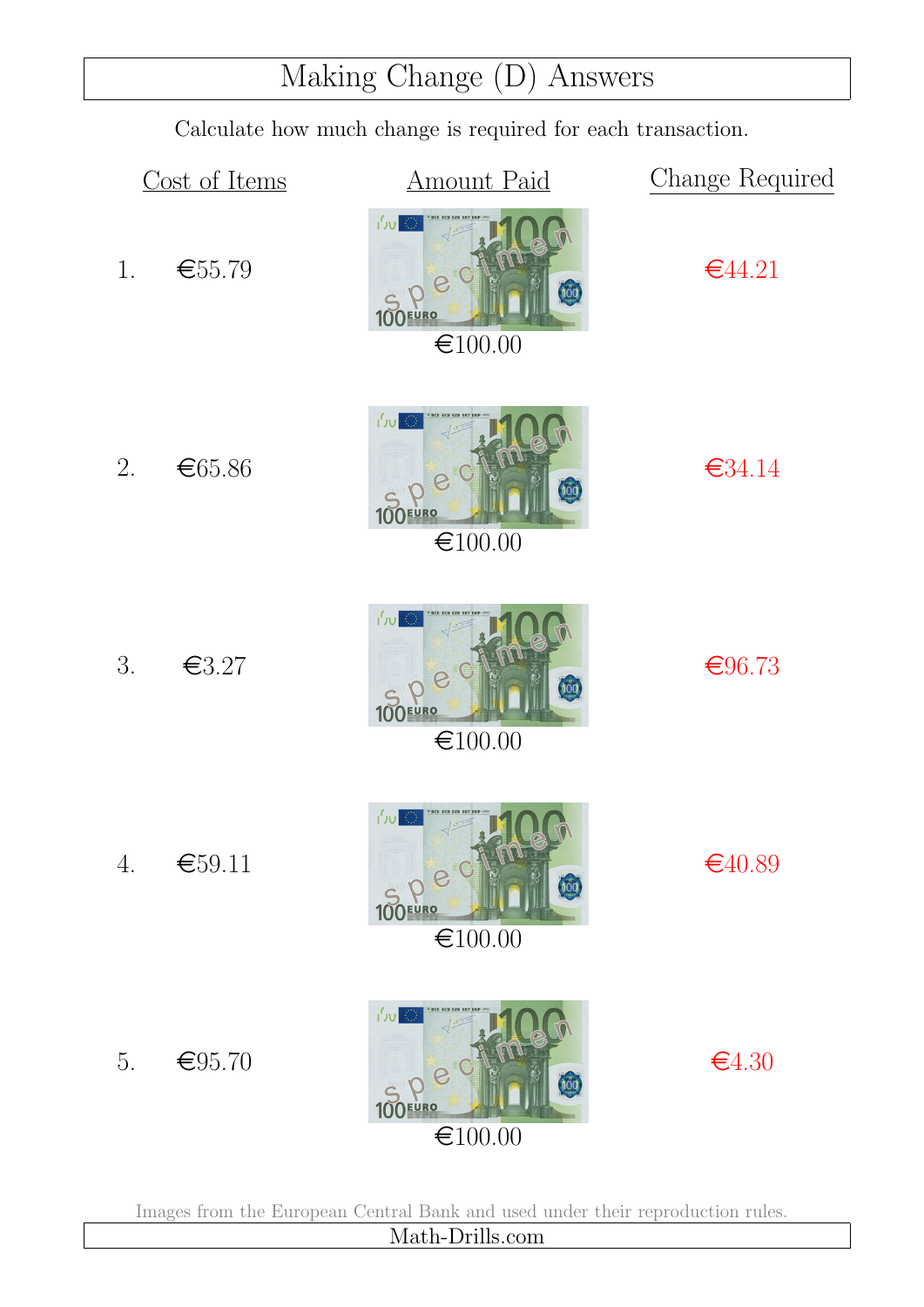### Making Change (E)

Calculate how much change is required for each transaction.

1.  $\epsilon$ 5.02

2.  $\epsilon$ 62.54

Cost of Items **Amount Paid** Change Required



100EURO  $€100.00$ 

3.  $\epsilon$ 85.09







5.  $\epsilon$ 8.85

4. e75.85

Images from the European Central Bank and used under their reproduction rules.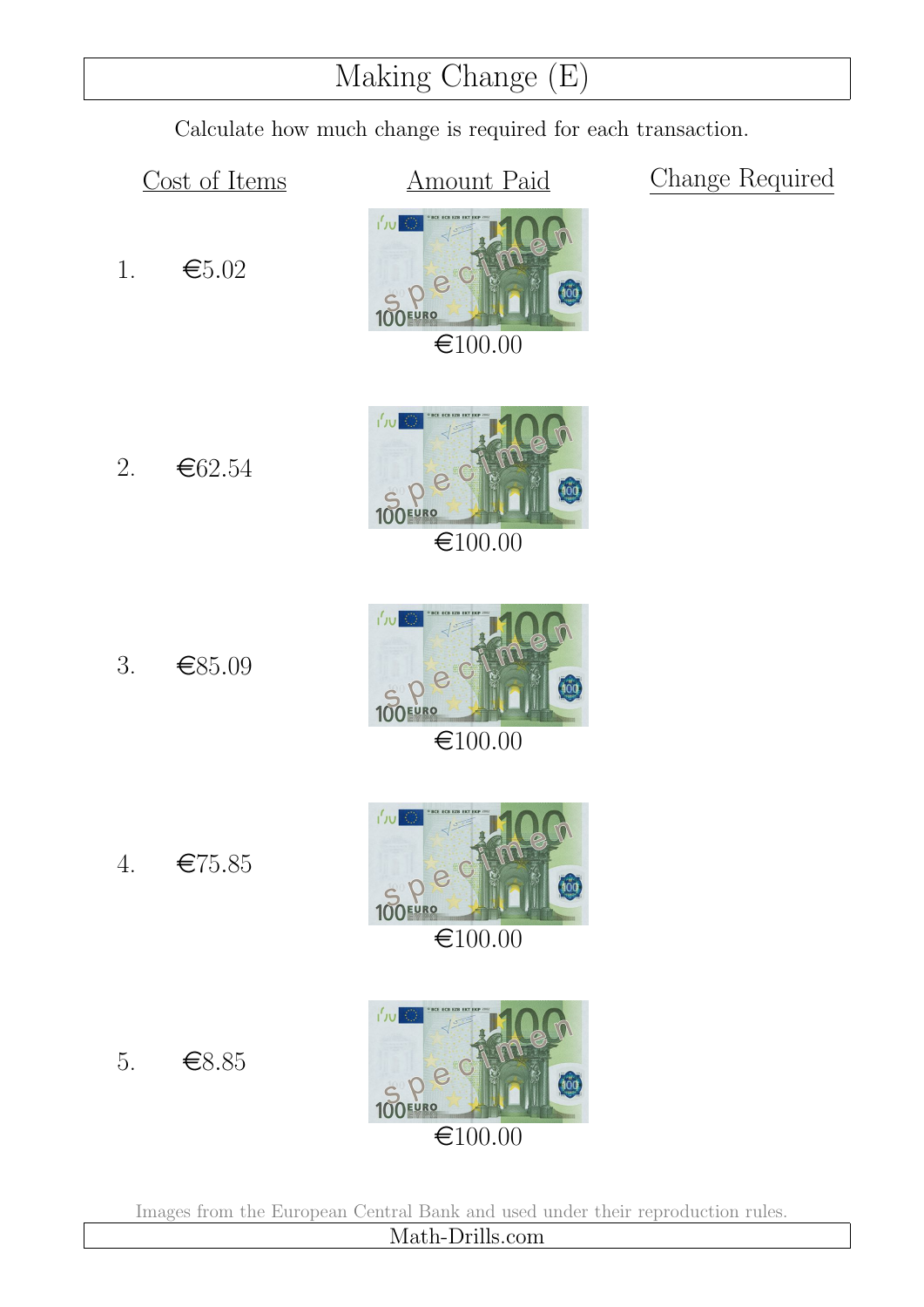### Making Change (E) Answers

Calculate how much change is required for each transaction.



Images from the European Central Bank and used under their reproduction rules.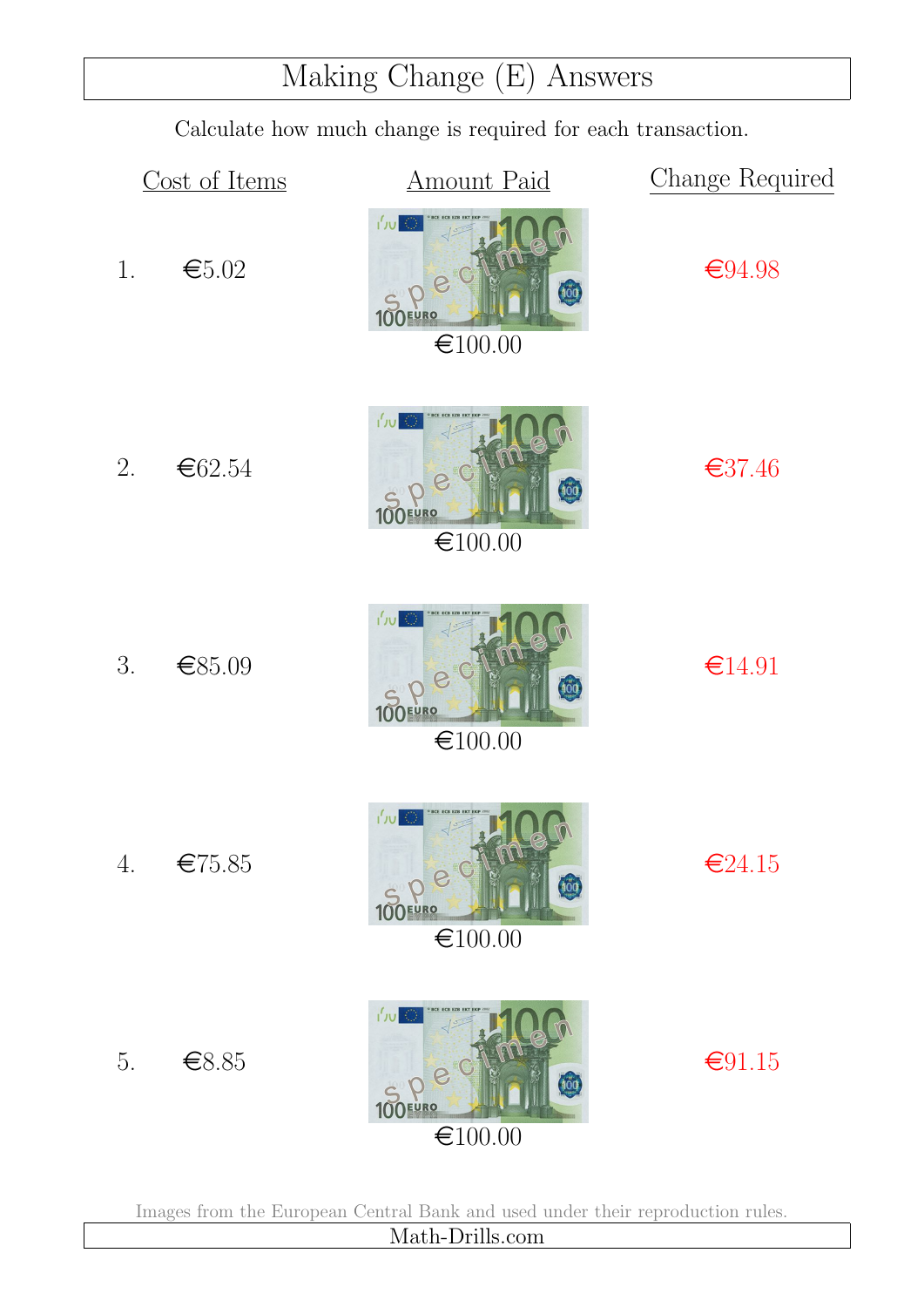### Making Change (F)

Calculate how much change is required for each transaction.

1.  $\epsilon$ 79.92

2.  $\epsilon$ 75.68

Cost of Items **Amount Paid** Change Required









 $€100.00$ 





5.  $\epsilon$ 89.80

4. €84.69

Images from the European Central Bank and used under their reproduction rules.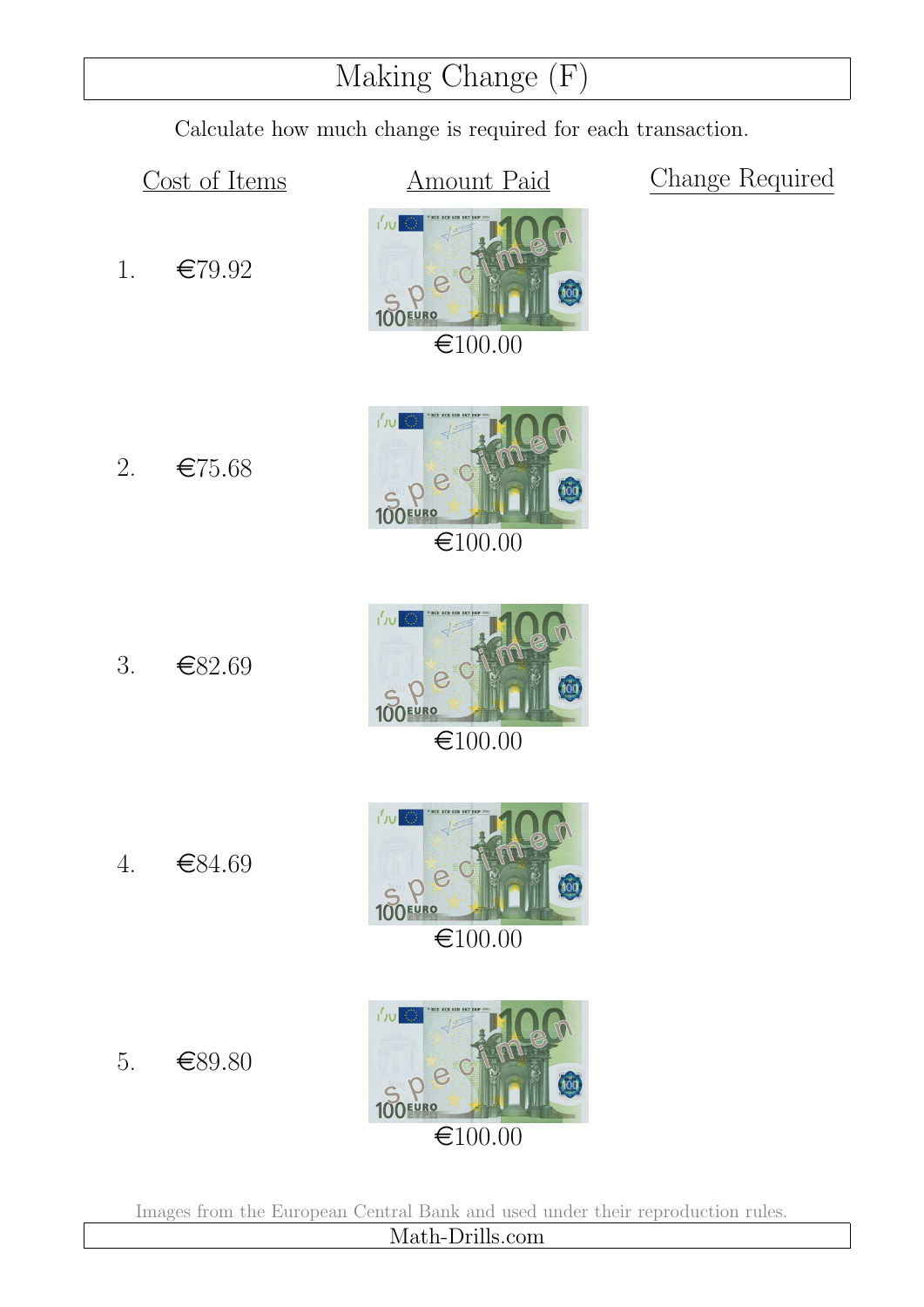### Making Change (F) Answers

Calculate how much change is required for each transaction.



Images from the European Central Bank and used under their reproduction rules.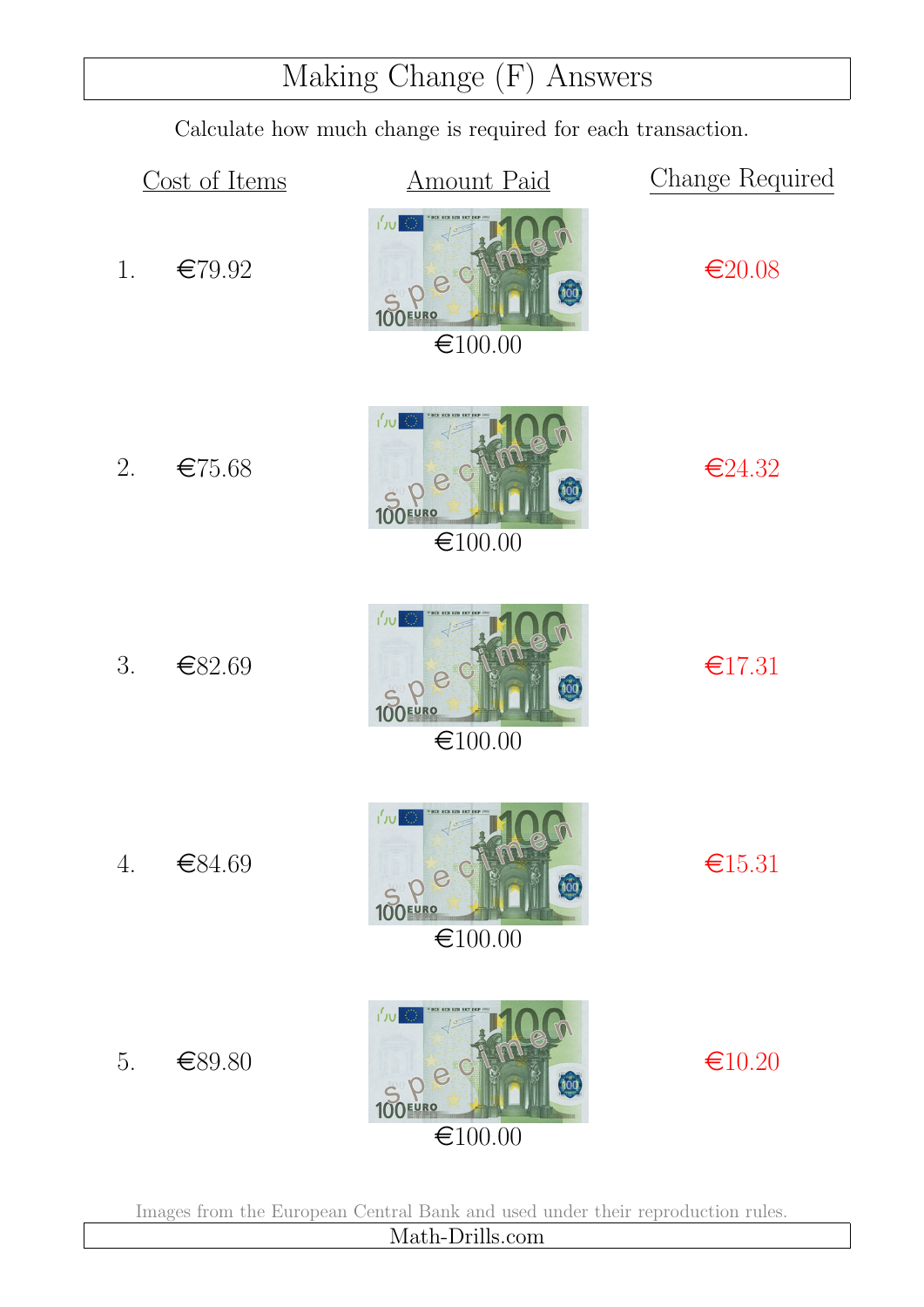### Making Change (G)

Calculate how much change is required for each transaction.

Cost of Items **Amount Paid** Change Required







 $€100.00$ 





Images from the European Central Bank and used under their reproduction rules.

Math-Drills.com

2.  $\epsilon$ 74.08

1.  $\epsilon$ 66.50

3.  $\epsilon$ 43.52

4. e87.42

5.  $\epsilon$ 68.06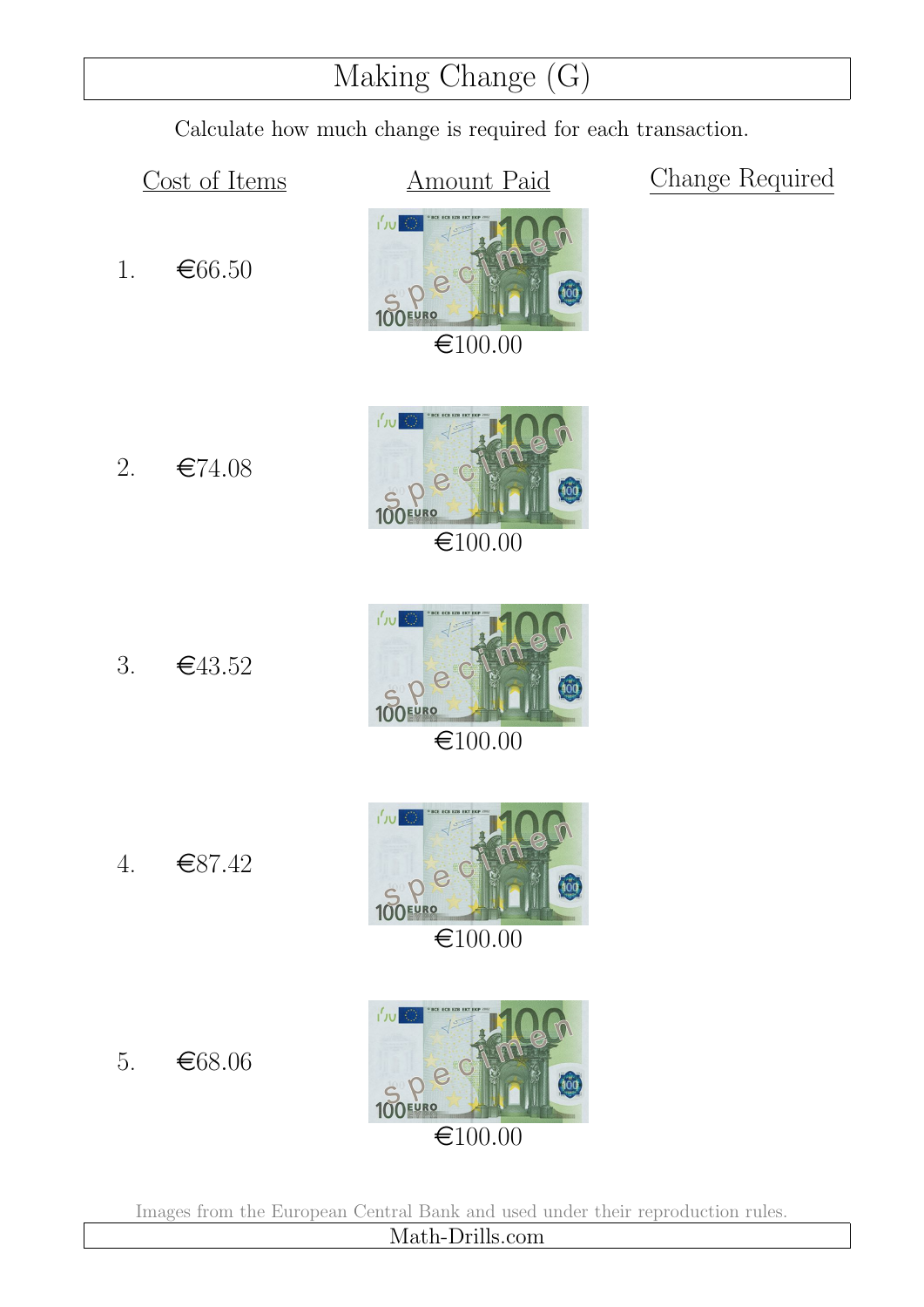### Making Change (G) Answers

Calculate how much change is required for each transaction.



Images from the European Central Bank and used under their reproduction rules.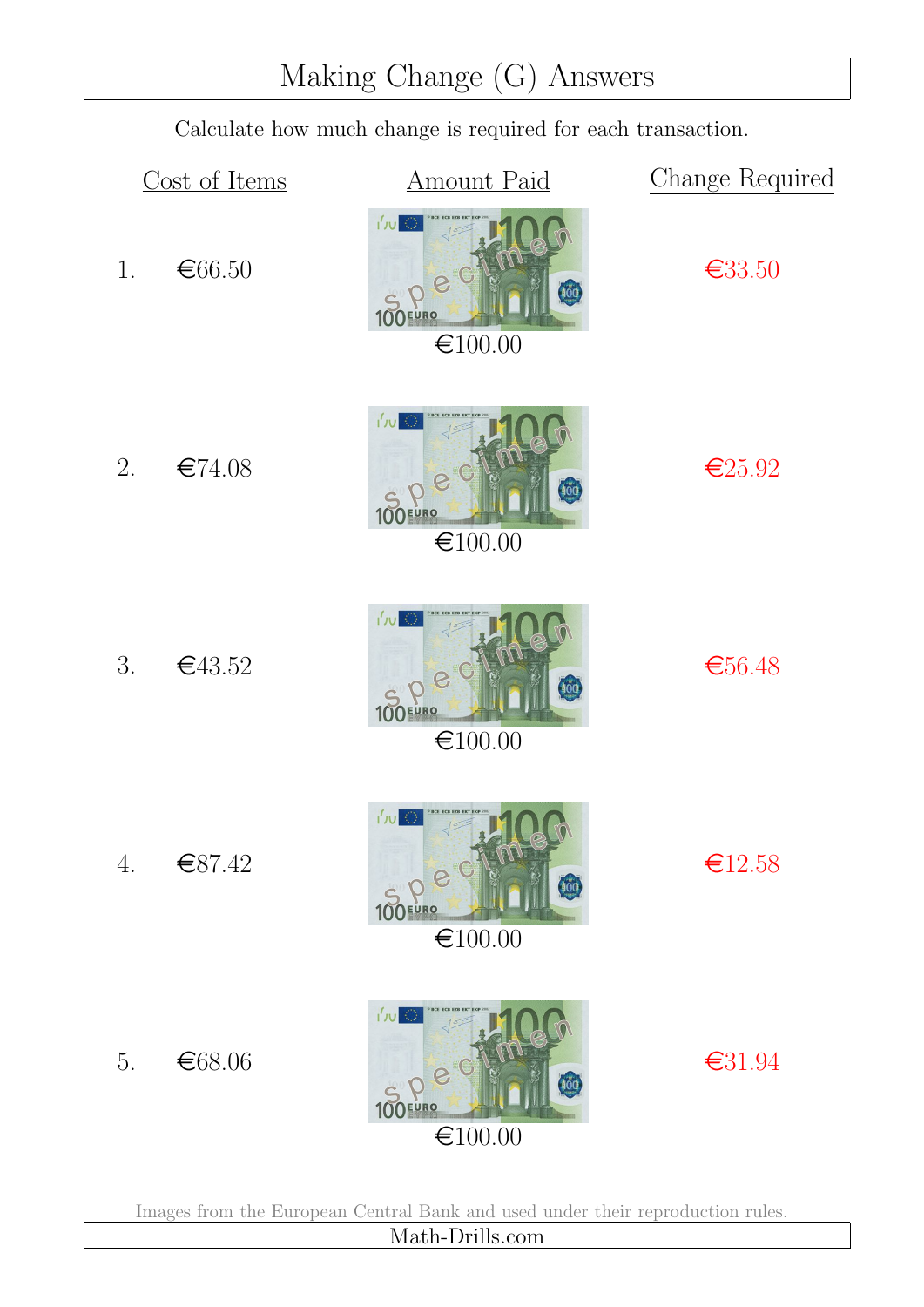### Making Change (H)

Calculate how much change is required for each transaction.

1. e87.26

2.  $\epsilon$ 40.90

Cost of Items **Amount Paid** Change Required





3.  $\epsilon$ 76.15

4. e31.64

5.  $\epsilon$ 66.88



 $\bigoplus100.00$ 





Images from the European Central Bank and used under their reproduction rules.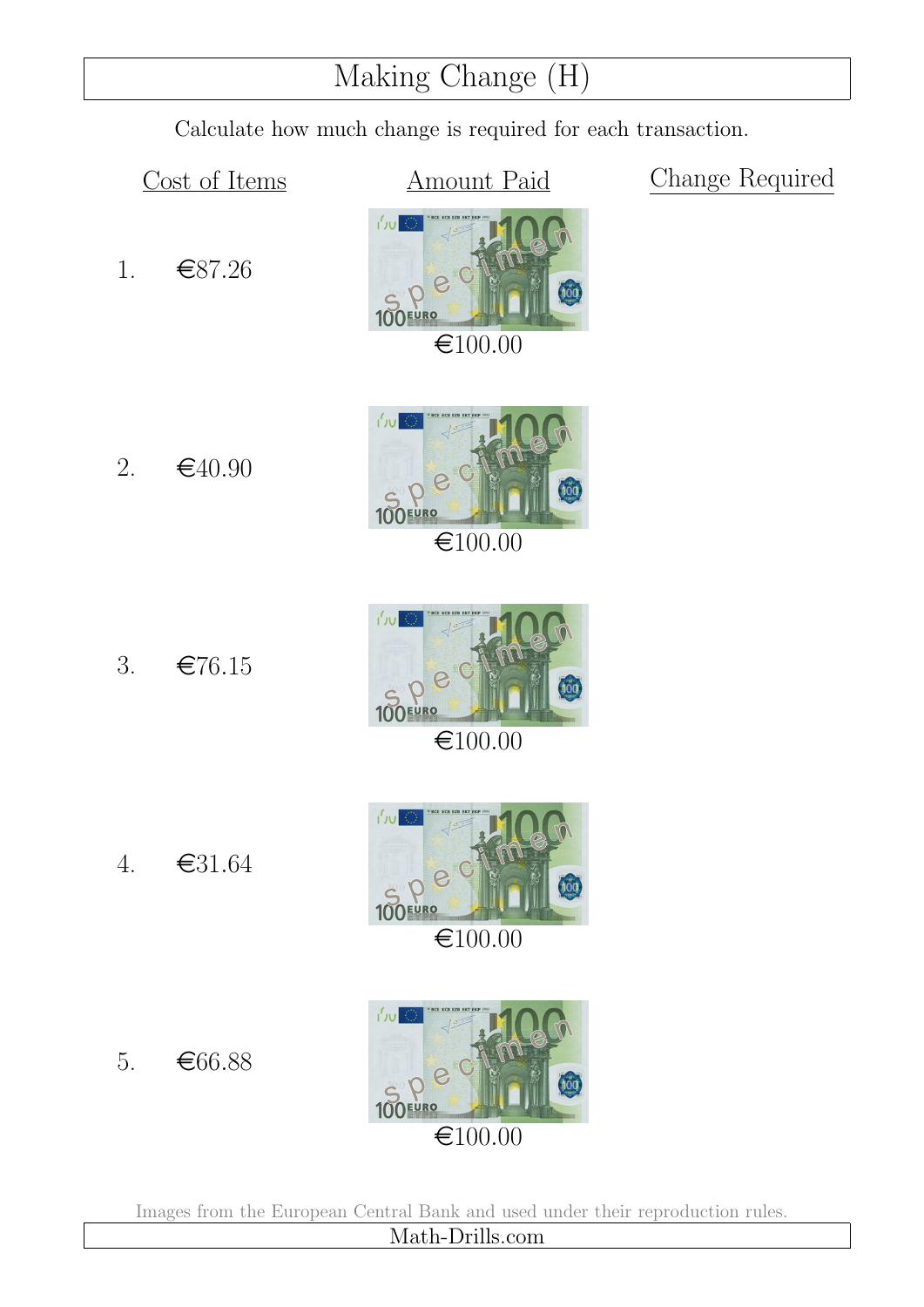# Making Change (H) Answers

Calculate how much change is required for each transaction.

|    | Cost of Items                                                 | <b>Amount Paid</b>                                                                     | Change Required |
|----|---------------------------------------------------------------|----------------------------------------------------------------------------------------|-----------------|
| 1. | €87.26                                                        | Jv <br>3,0<br>100<br>100EURO<br>€100.00                                                | €12.74          |
| 2. | €40.90                                                        | JU <br>30<br>$\left[ \begin{matrix} 0 & 0 \\ 0 & 0 \end{matrix} \right]$<br>€100.00    | €59.10          |
| 3. | €76.15                                                        | JU <br>O<br>100<br><b>EURO</b><br>€100.00                                              | €23.85          |
| 4. | $\textcolor{red}{\textbf{\textcolor{blue}{\textbf{6}}31.64}}$ | <b>I'vu 靈</b><br>Dec<br>400<br>100EURO<br>$\textcolor{red}{\mathbf{\in}} 100.00$       | €68.36          |
| 5. | €66.88                                                        | $ J_{\rm U} $<br>30<br>100<br><b>100EURO</b><br>$\textcolor{red}{\mathbf{\in}} 100.00$ | €33.12          |

Images from the European Central Bank and used under their reproduction rules.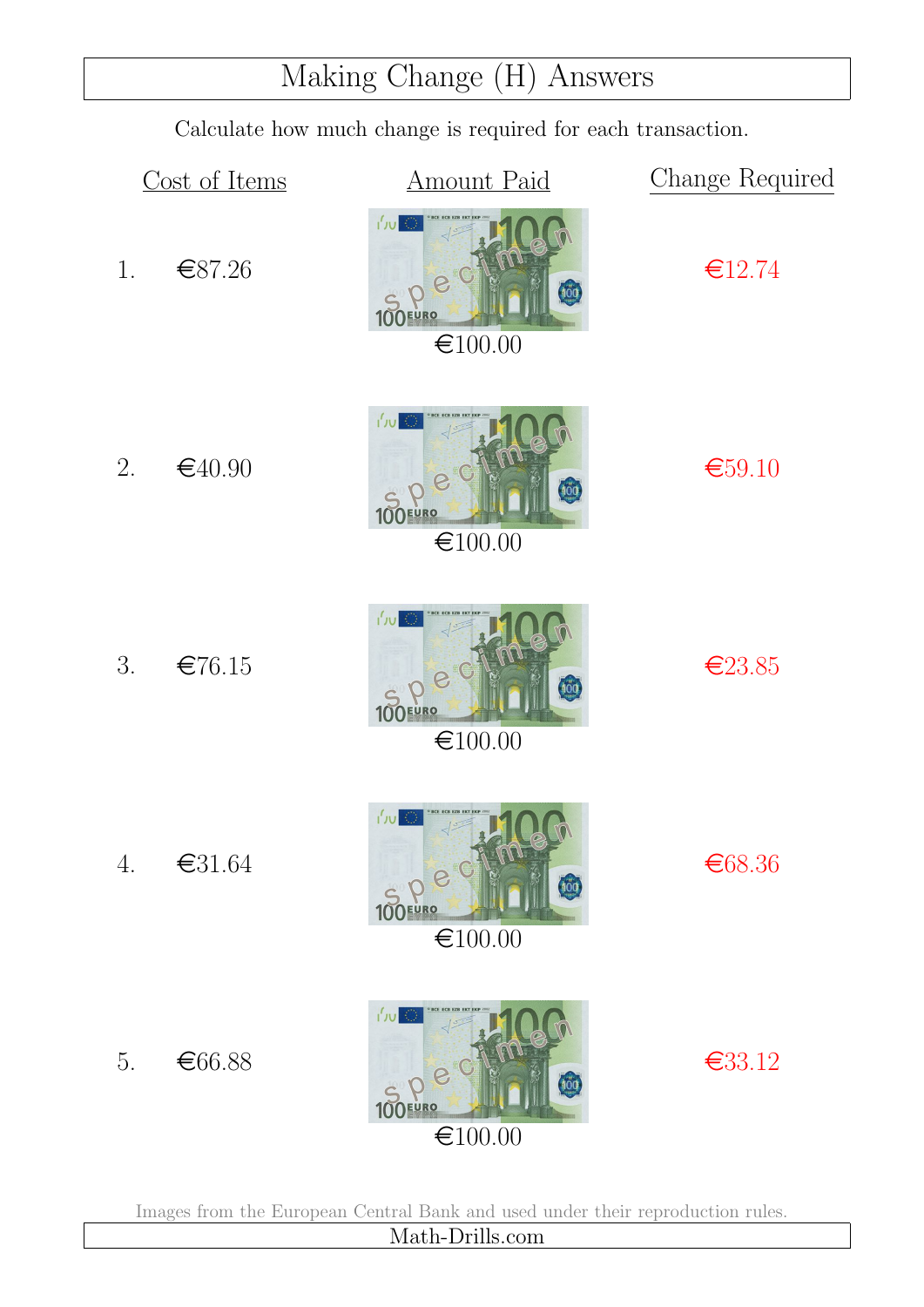### Making Change (I)

Calculate how much change is required for each transaction.

Cost of Items **Amount Paid** Change Required







 $\bigoplus100.00$ 





Images from the European Central Bank and used under their reproduction rules.

2.  $\epsilon$ 22.60

1. e38.38

3.  $\epsilon$ 9.19

4.  $\epsilon$ 76.28

5.  $\epsilon$ 75.51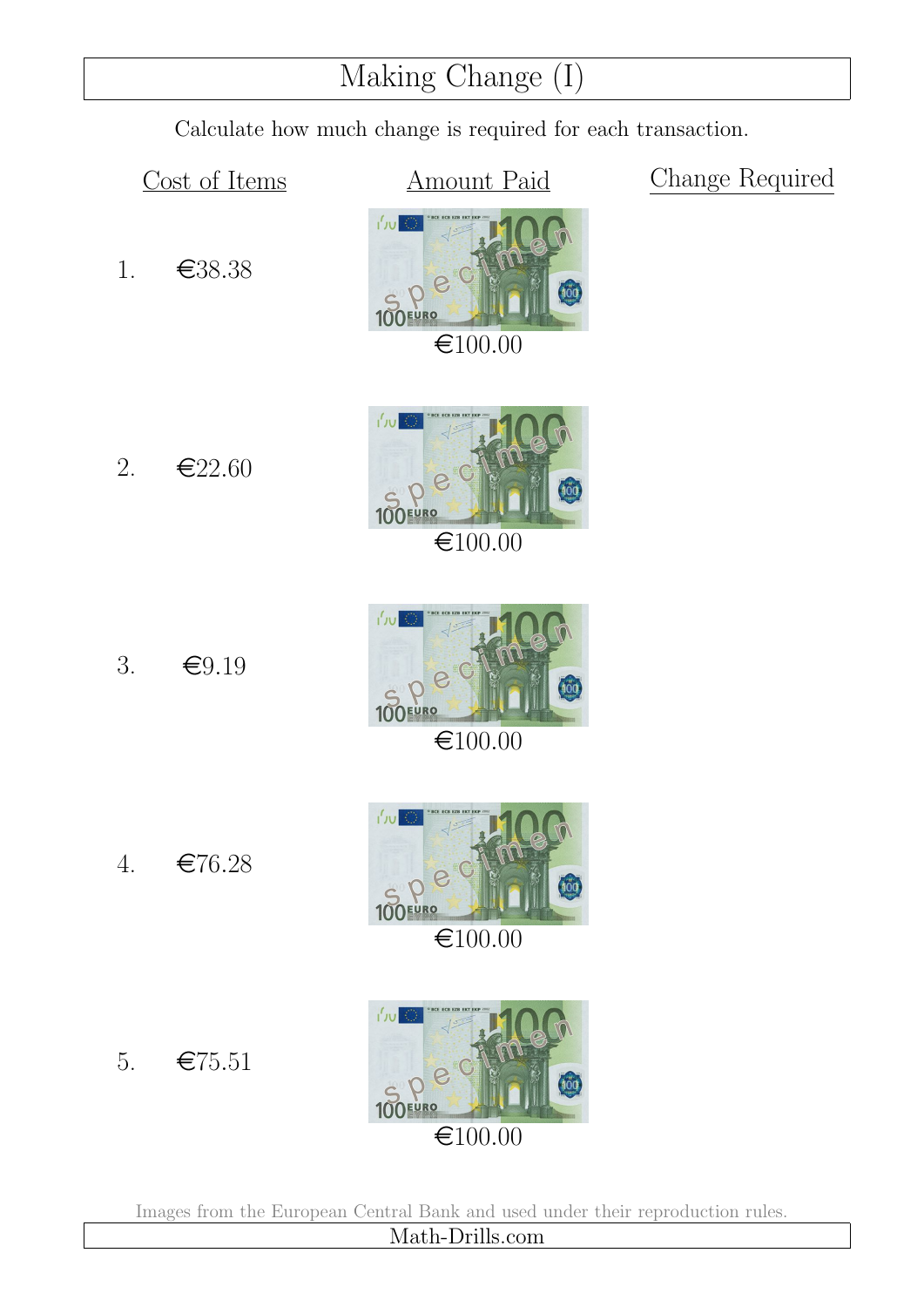### Making Change (I) Answers

Calculate how much change is required for each transaction.



Images from the European Central Bank and used under their reproduction rules.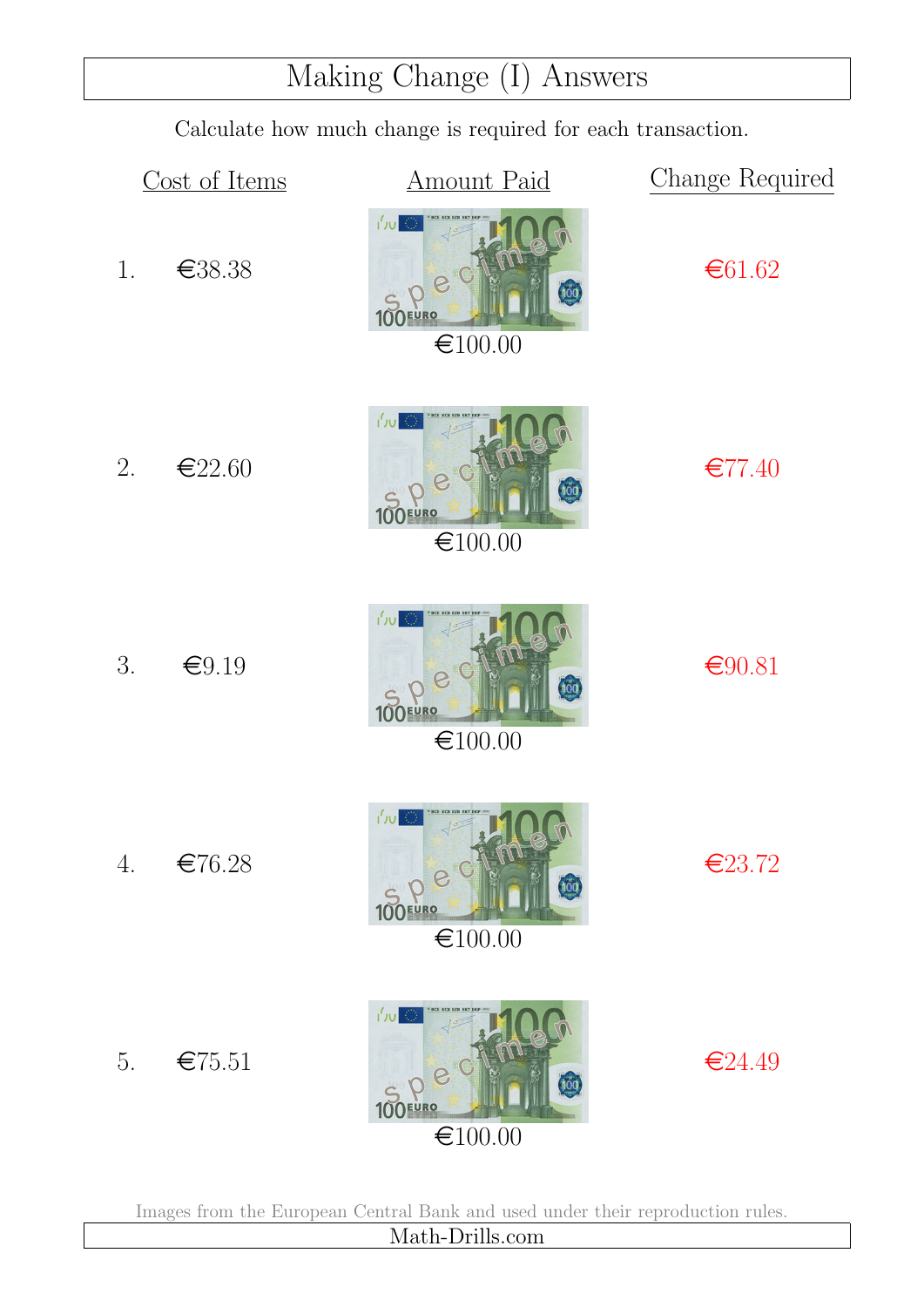### Making Change (J)

Calculate how much change is required for each transaction.

Cost of Items **Amount Paid** Change Required

![](_page_18_Picture_5.jpeg)

![](_page_18_Picture_6.jpeg)

1.  $\epsilon$ 22.71

![](_page_18_Picture_7.jpeg)

3.  $\epsilon$ 88.70

![](_page_18_Picture_9.jpeg)

 $\bigoplus100.00$ 

![](_page_18_Picture_11.jpeg)

![](_page_18_Figure_12.jpeg)

Images from the European Central Bank and used under their reproduction rules.

Math-Drills.com

- 5.  $\epsilon$ 58.22
- 

4.  $\epsilon$ 59.30